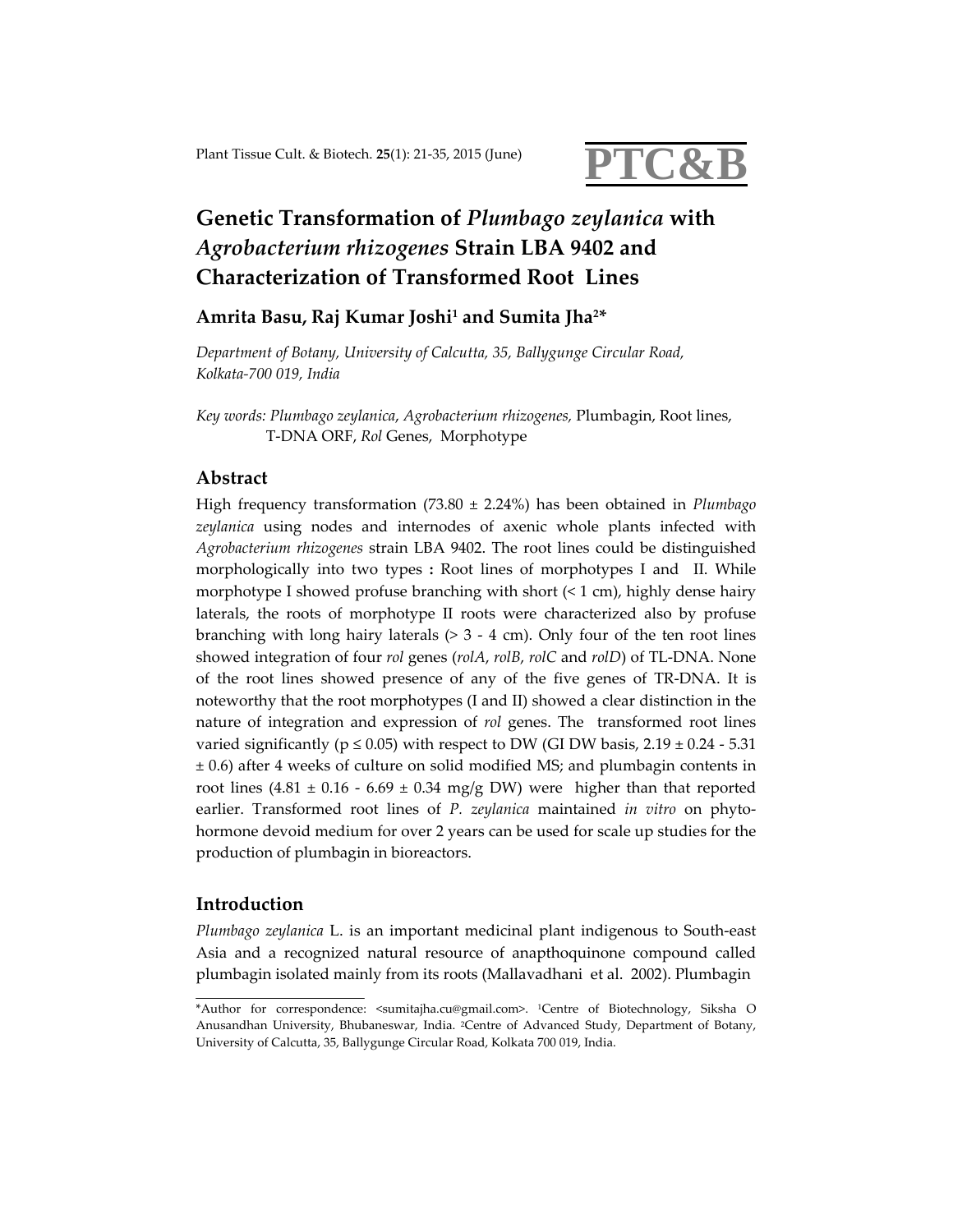has been reported to have antitumor, antimicrobial, (Hazra et al. 2008, Didry et al. 1994) properties. It is also the principal active component of a microfilaricidal drug (Mathew et al. 2002). Wide medicinal properties of plumbagin led to the indiscriminate collection of the roots from the natural habitat (Chetia and Handique 2000). Moreover, the low germination of seeds and death of young plantlets under natural environment makes conventional propagation of the plant challenging and inadequate to meet the growing demand of the pharmaceutical companies. Various *in vitro* protocols have been used in an effort to boost plumbagin production in *Plumbago* species including the induction of adventitious roots in *P. indica* (Panichayupakaranant and Tewtrakul 2002) and *P. zeylanica* (Sivanesan and Jeong 2009).

Hairy root cultures have been reported to be a potent substitute for secondary metabolite production system for root-derived phytochemicals in a wide range of medicinal plants owing to high productivity and genetic stability (Roychowdhury et al. 2013, Chandra 2012). There are a few reports on genetic transformation of *P. zeylanica* for production of plumbagin. Verma et al. (2002) reported a very low transformation frequency by *A. rhizogenes* strain A4 and low accumulation of plumbagin (0.017 %). *P. zeylanica* transformed with recombinant *A. rhizogenes* strain ATCC 15834 containing the PL‐scFv gene exhibited 2.2 times higher plumbagin content than those obtained from the wild‐type (Sakamoto et al. 2012).

In the present study, authors report genetic transformation of *P. zeylanica* using *A. rhizogenes* strain LBA 9402.Morphological and molecular characterization of one year old transformed root lines has been done in detail for identification of high plumbagin yielding rhizoclones.

#### **Materials and Methods**

*Plumbagozeylanica* shoots were collected during May‐June of 2011 from 10‐year‐ old plants growing in the Experimental Garden, Department of Botany, University of Calcutta. Shoot cultures of *Plumbago zeylanica* L. were sterilized and established following the method described by Verma et al. (2002). The shoot cultures were maintained on the solid MS containing  $3\%$  (w/v) sucrose, 0.75% (w/v) agar and supplemented with 4.4  $\mu$ M BA, maintained at 24  $\pm$  1°C and 50 -60% relative humidity in the presence of light (with a 16/8 hrs light/dark photoperiod. Roots were initiated in axenic microshoots cultured on solid MS for 7 ‐ 10 weeks.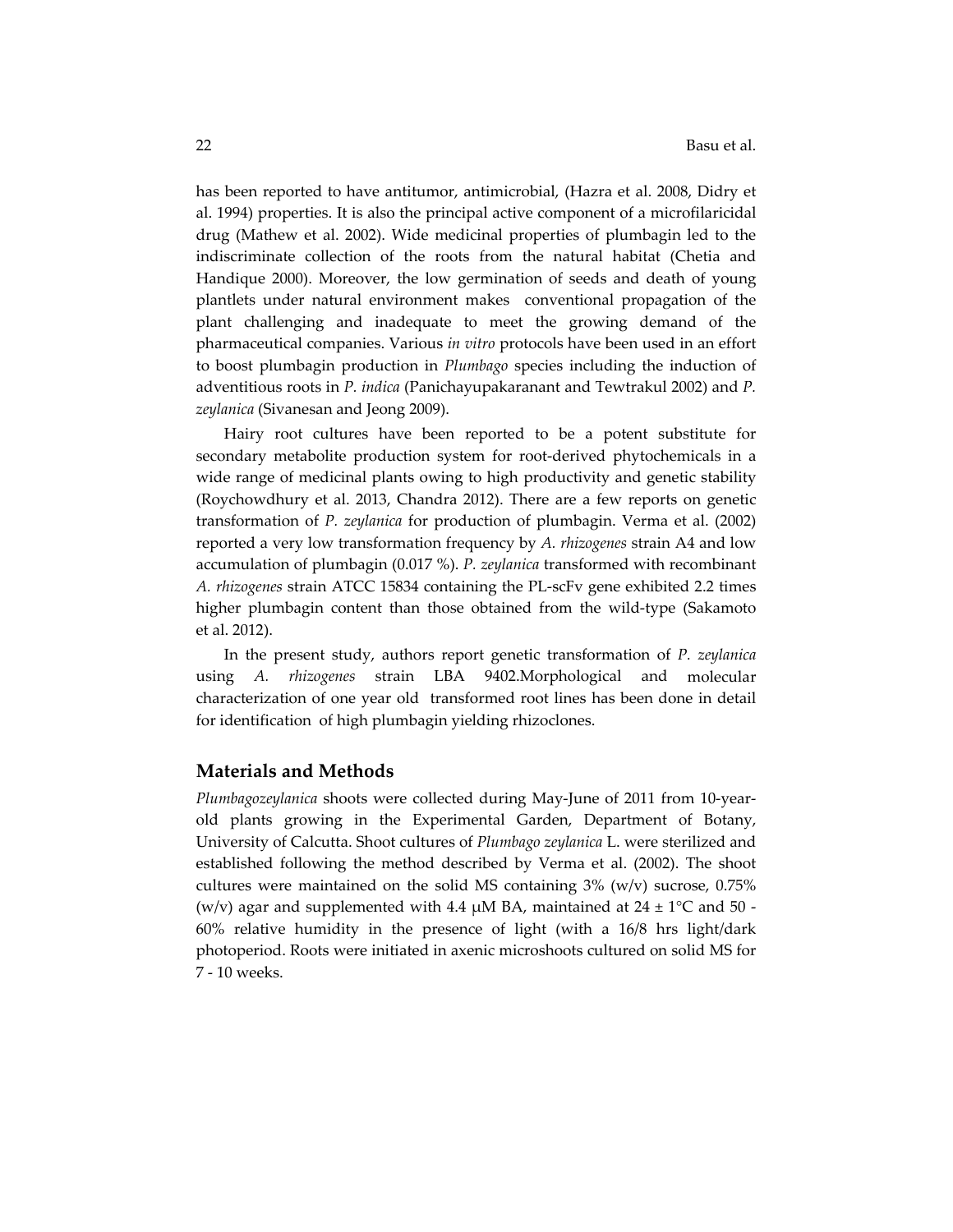*Agrobacterium rhizogenes* strain LBA 9402 (pRi 1855) (Petit *et al*. 1983) was used in the present study. For **a** transformation experiment, bacteria from a single colony was grown for 24 hrs. in 10 ml of liquid YMB medium, pH 7.0, on a gyratory shaker at 26°C at 180 rpm. Acetosyringone (200 μM) was added to the bacterial suspensions (O.D.600nm > 1) 2 hrs before infection.

Axenic *P. zeylanica* plants (3 ‐ 4 cm in length, 6 ‐ 8 weeks old) and leaves excised from such plants cultured on solid MS were used for infection. Excised leaf explants were wounded at midrib and whole plants were wounded at nodes and internodes with a hypodermic needle loaded with the bacterial suspension as reported for *Tylophoraindica*(Chaudhuriet al. 2005). Liquid bacterial media that had not been inoculated with bacteria was used as a control.

The infected, excised leaves were kept on a filter paper soaked with liquid MS in Petri plates (9 cm diam) for cocultivation in the dark for 72 hrs. After 72 hrs of culture, the explants were washed in ampicillin (1,000 mg/l) for 30 min and rinsed four to five times in sterile distilled water. The explants were then cultured in Petri plates containing 25 ml solid MS supplemented with 500 mg/l ampicillin, in the dark for 8 weeks. Inoculated whole plants were cultured on solid MS for 8 weeks in culture tubes under a 16/8 hrs (light/dark) photoperiod.

For each experiment, 30 leaf explants and 20 plants were infected and all of the experiments were repeated thrice. Data for wound callus formation and transformed root induction were recorded every week up to 7 weeks after initial infection.

Roots initiated at the wound sites of the infected excised leaf explants or at wound sites of the whole plants were excised and cultured in the dark in Petri plates (9 cm diam) containing 25 ml of solid MS or modified MS (Tepfer 1995) supplemented with ampicillin (500 mg/l). Each excised primary root was propagated as a separate line and sub‐cultured at 4 week intervals. Each line was screened for the presence of bacteria by culturing the root segments in YMB medium. Fast growing axenic lines were subcultured at a 4‐week interval and maintained on ampicillin free solid modified MS after 1 year of infection.

The growth and morphology of one year old transformed root lines maintained on solid modified MS medium by subculturing at 4‐week intervals were studied. Roots excised from 8‐week old intact non‐transformed *in vitro* plantlets grown on solid MS medium were used controls.

Five root tips [~ 0.1 g fresh weight (FW)] of each root line, were subcultured on solid modified MS (25 ml) in 9‐cm Petri plates and cultured for 28 days in the dark. Twenty**‐**five root tips were used as explants for each root line and the experiments repeated thrice. The roots derived from each explant, were washed with deionized water, blotted dry and the FW determined. The roots were then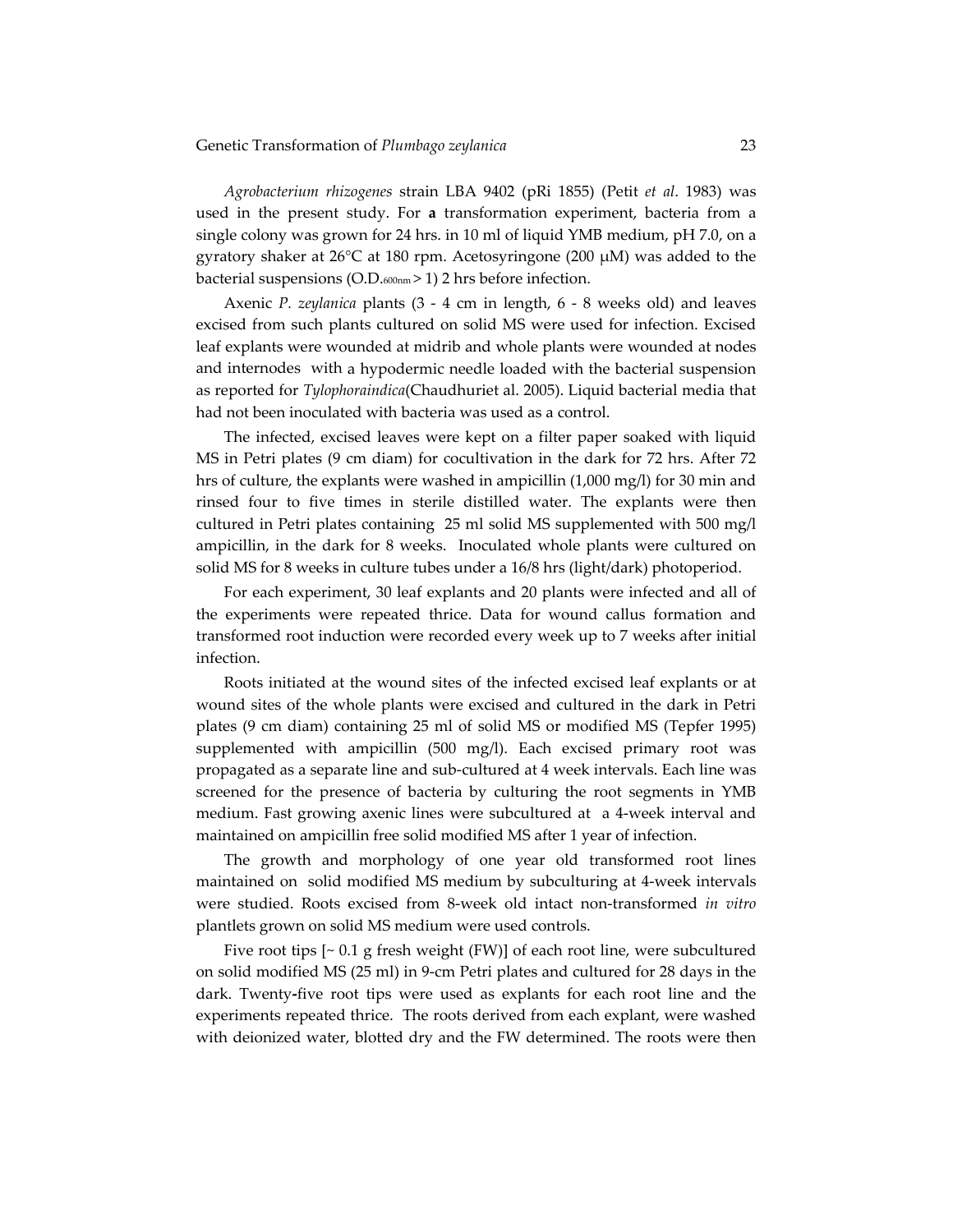oven‐dried (55°C) to a constant weight to obtain the dry weight (DW). Growth was measured as an index of DW [growth index, GI = (harvest DW**‐**/inoculum DW)].

Confirmation of the transgenic nature of the roots and molecular characterization of transformed root cultures were performed on the basis of the presence and/or absence of 18 ORFs from TL‐DNA including four *rol* genes and 5 ORFs from TR‐DNA (Slightom et al. 1986). PCR was performed using genomic DNA isolated from transformed root lines after 12 months of maintenance *in vitro* and non‐transformed roots from *in vitro* grown plants by cetyl trimethyl ammonium bromide (CTAB) based on the method developed originally by Doyle and Doyle (1987) with modifications, PCR programs and primers spanning *rolA* (Diouf et al. 1995), *rolB* (Wang et al. 2001), *rolC* (Sevón et al. 1997), *rolD* (Christensen et al. 2008) and rest of 14 ORFs from TL-DNA genes and 5 ORFs from TR‐DNA genes (Taneja et al. 2010). Plasmid DNA of pLJ1 for TL‐ DNA (Jouanin 1984) was used as positive control for *rol* genes and for other ORFs plasmid DNA from *A. rhizogenes* strain LBA 9402 was used as positive control. Genomic DNA of non‐transformed roots excised from *in vitro* grown plants was used as negative control.

PCR reactions were carried out in a programmed thermal cycler (Gene Amp® PCR system 2400; Perkin Elmer, Foster City, Calif). All PCR products were separated by electrophoresis on 1.2% agarose gel, stained by ethidium bromide (0.5 μg/ml) and visualized under UV light. The images were captured using BioRad Gel Doc™ XR Imager.

As *virD1* gene resides outside the T‐DNA of bacterial Ri plasmid and not transferred to the host plant genome, *virD1* specific primers were used to eliminate the chances of false positive PCR products resulting from to bacterial contamination.

Expression of four *rol* genes at the transcription level was analyzed by reverse transcriptase polymerase chain reaction. Total RNA was isolated from non transformed, 18 month**s** old transformed root lines according to the method of Salzman et al. (1999) and Wang and Stegemann (2010) with modifications. The RNA was quantified spectrophotometrically (Biospectrometer, Eppendorf). For cDNA synthesis 1 μg total RNA was reverse transcribed using transcriptor first strand cDNA synthesis kit (Bio Bharati Life Science, India) following the manufacturer's protocol in a Nexus master cycler (Eppendorf, Germany). The primers and amplification conditions for PCR analysis with cDNAs were same as that were used for PCR analysis with genomic DNA as described above.

For analysis of plumbagin, 100 mg dried and powdered tissue of each root line, harvested from 4 week old culture on solid modified MS, was extracted and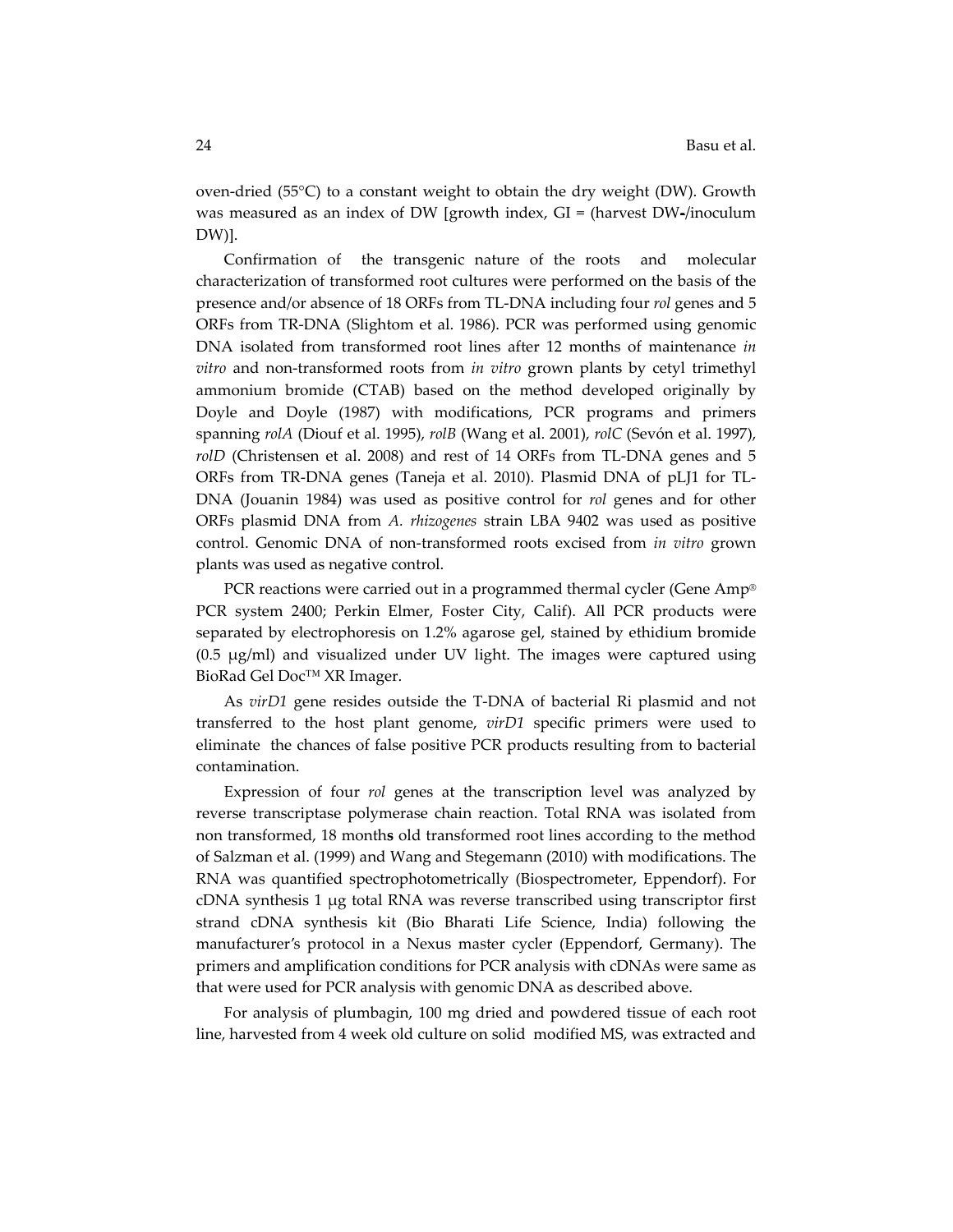analyzed by HPTLC following methods reported earlier (Martin et al. 2011; Sasikumar et al. 2010). A CAMAG HPTLC system (Muttenz, Switzerland) comprising a Linomat‐5 automated sample applicator equipped with a 100μl syringe, CAMAG TLC scanner along with winCATS software (version: 1.4.6) and a twin‐trough glass tank was used for the analysis. Plumbagin was detected on the basis of  $R_f$  (0.49). For quantitative analysis peak areas were used to calculate the amount of the plumbagin present in the cultured tissue and these were compared to the standard compound. The standard samples were used to construct a calibrated graph by plotting peak areas versus amount of plumbagin injected over a range of 100 ‐ 500 ng and the calibration curve of plumbagin was linear in the range of 100 ‐ 500 ng. The samples were extracted and analyzed in triplicate.The plumbagin content was expressed as mg g/DW.

All the experiments were set up in a randomized design. All experiments were repeated at least three times. Data were examined by a ANOVA to detect significant differences ( $p \le 0.05$ ) between the mean (Sokal and Rohlf 1987). A post hoc mean separation was performed by the Tukey's multiple comparison test at the same 5% probability level using SPSS software (version 16.0). Variability in the data was expressed as the mean  $\pm$  standard deviation (Sd).

# **Results and Discussion**

Excised leaf explants (2%) showed root induction within 5 ‐ 6 weeks of infection with *Agrobacterium rhizogenes* strain LBA 9402. The roots never appeared on the leaf explants and whole plants not infected with *A. rhizogenes* (Fig. 1A). Root induction following inoculation of intact shoots occurred after 3 ‐ 4 weeks of infection either directly or indirectly via reddish-white callus formation. 73.80  $\pm$ 2.24% of intact shoots showed root initiation when infected with LBA 9402.

Root induction frequency was  $(65.02 \pm 1.16\%)$  via wound callus formation and  $71.91 \pm 1.87\%$  directly from wound site in internodes of whole plants as compared to 32.41  $\pm$  1.35% via wound callus formation and 35.74  $\pm$  0.96% directly from wound site in nodes of whole plants (Fig. 1 B, C, D).

The results demonstrated that the nodes and internodes of axenic plants of *P. zeylanica* were the best target sites for transformed root induction (Fig. 1 E) than excised leaf explants using *Agrobacterium rhizogenes* strain LBA 9402. Earlier reports on root induction with *Agrobacterium rhizogenes* strains MTCC 532 and A4 have used leaf explants of *P. zeylanica* (Sivanesan and Jeong 2009, Verma et al. 2002). In the present study, improved infectivity of *A. rhizogenes* strain LBA 9402 was obtained in *P. zeylanica* using whole plants instead of excised leaf explants. The results demonstrated that the nodes and internodes of axenic plants of *P. zeylanica* were the best target sites for transformed root induction (Fig. 1 E)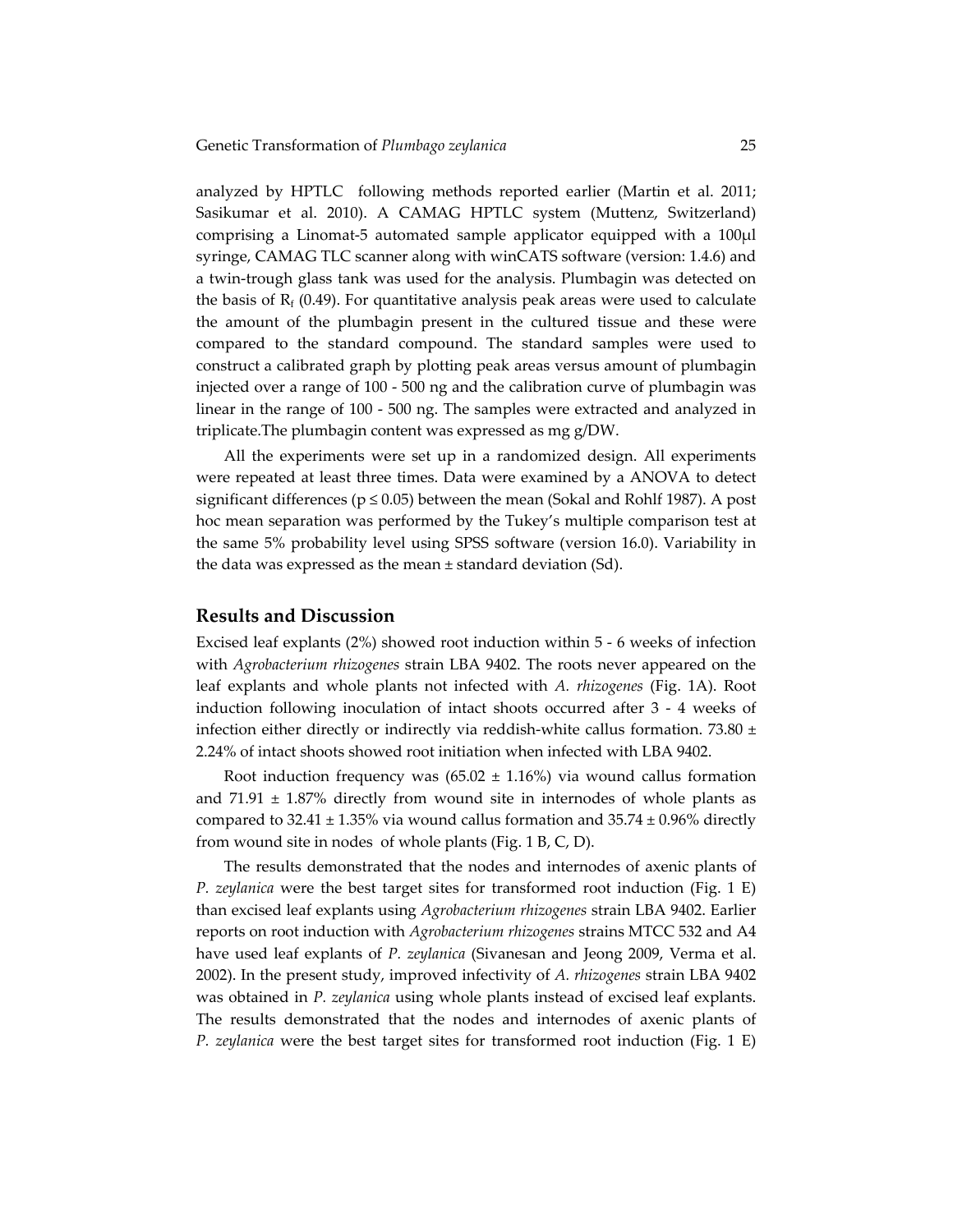than excised leaf explants using *Agrobacterium rhizogenes* strain LBA 9402. In the earlier reports on root induction with *Agrobacterium rhizogenes* strains MTCC 532 and A4, leaf explants of *P. zeylanica* (Sivanesan and Jeong 2009, Verma et al. 2002) were used. In the present study, the whole plants of *P. zeylanica* instead of excised leaf explants were used to obtain improved infectivity of *A. rhizogenes* strain LBA 9402.



Fig. 1. Induction of transformed roots following infection with *Agrobacterium rhizogenes*strain LBA 9402 at nodes and internodes of axenic whole plants of *Plumbago zeylanica*. A. No root induction in control plants. Bar = 0.6 mm**.** B. Rhizogenesis in wound callus (arrow) at internode. Bar = 0.6 mm**.** C. Rhizogenesis in wound callus (arrow) at node. Bar = 0.6 mm. D. Direct induction of root (arrow) at internode. Bar = 0.6 mm. E. Roots induced at infection site (arrow) after 5 weeks in rooted plants. Bar = 1 mm.

Root lines were established from a single primary root  $(\sim]3 - 4$  cm long with 1 - 2 laterals) excised from each infection site. Roots when cultured on MS supplemented with antibiotic, showed poor growth and turned brown after 4 ‐ 6 weeks and none of the root lines survived.

Root lines cultured on modified MS supplemented with ampicillin (500 mg/l) showed rapid growth**,** and developed laterals. After six months of infection, 10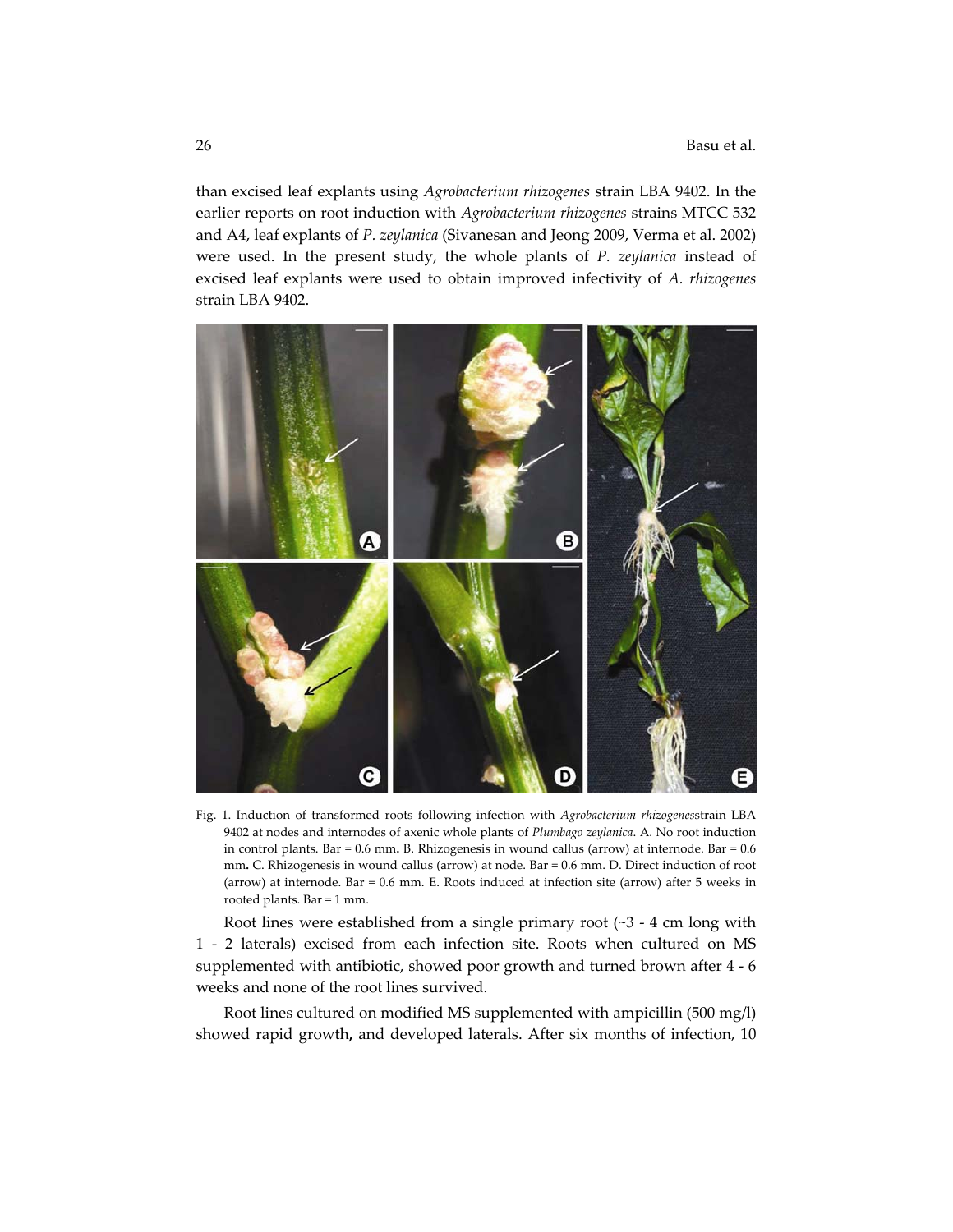fast‐growing, putatively transformed axenic root lines were selected and maintained on solid modified MS without ampicillin.

Non‐transformed roots did not survive in MS or modified MS medium with or without ampicillin (500 mg/l). Hence roots from 4 ‐ 6 week**s** old *in vitro* grown plants on solid MS were used as control.

Root lines transformed with *A. rhizogenes* showed morphological characteristics of typical Ri transformed roots. They were highly branched with profuse hair, and showed plagiotropic growth on modified MS. The root lines could be morphologically distinguished into two types: morphotype I (Fig. 2A) ‐ profuse branching with short (< 1 cm), highly dense hairy laterals all along both sides of theprimary roots (root lines PzIX15, PzIX28, PzIX25 and PzIX40) and morphotype II (Fig. 2B) - profuse branching with long hairy laterals  $(> 3 - 4$  cm) all along the surface of the primary root on both sides (root lines PzIX11, PzIX26, PzIX32, PzIX33, PzIX34 and PzIX47). None of the transformed root lines showed spontaneous callusing.



Fig. 2. Two morphotypes of *P. zeylanica* hairy root lines.A. Root line PzIX15 showing Morphotype I. Bar = 7.5 mm. B. Root line PzIX33 showing morphotype II. Bar = 7.5 mm.

PCR analysis of 10 transformed root lines was done after 12 months of maintenance *in vitro*, for the presence of four TL‐DNA *rol* genes (*rolA*, *rolB*, *rolC* and *rolD*) and five TR‐DNA genes (*ags*, *mas1*, *mas2*, *aux1*, *aux2*). It is worth mentioning that only four of the ten root lines showed integration of four *rol* genes (*rolA*, *rolB*, *rolC* and *rolD*) of TL‐DNA (Table 1). Five root lines showed thepresence of *rolA, B* and *C* genes and absence of *rolA* gene,while one root line showed the presence of only two *rol* genes (*rolB* and *rolC*). None of the root lines showed the presence of any of the five genes of TR‐DNA.

RT‐PCR analysis of 18 month old root lines revealed the presence and expression of the four *rol* genes, indicating that the *rolA*, *rolB*, *rolC* and *rolD* genes were stably integrated, retained and expressed at the transcription level in root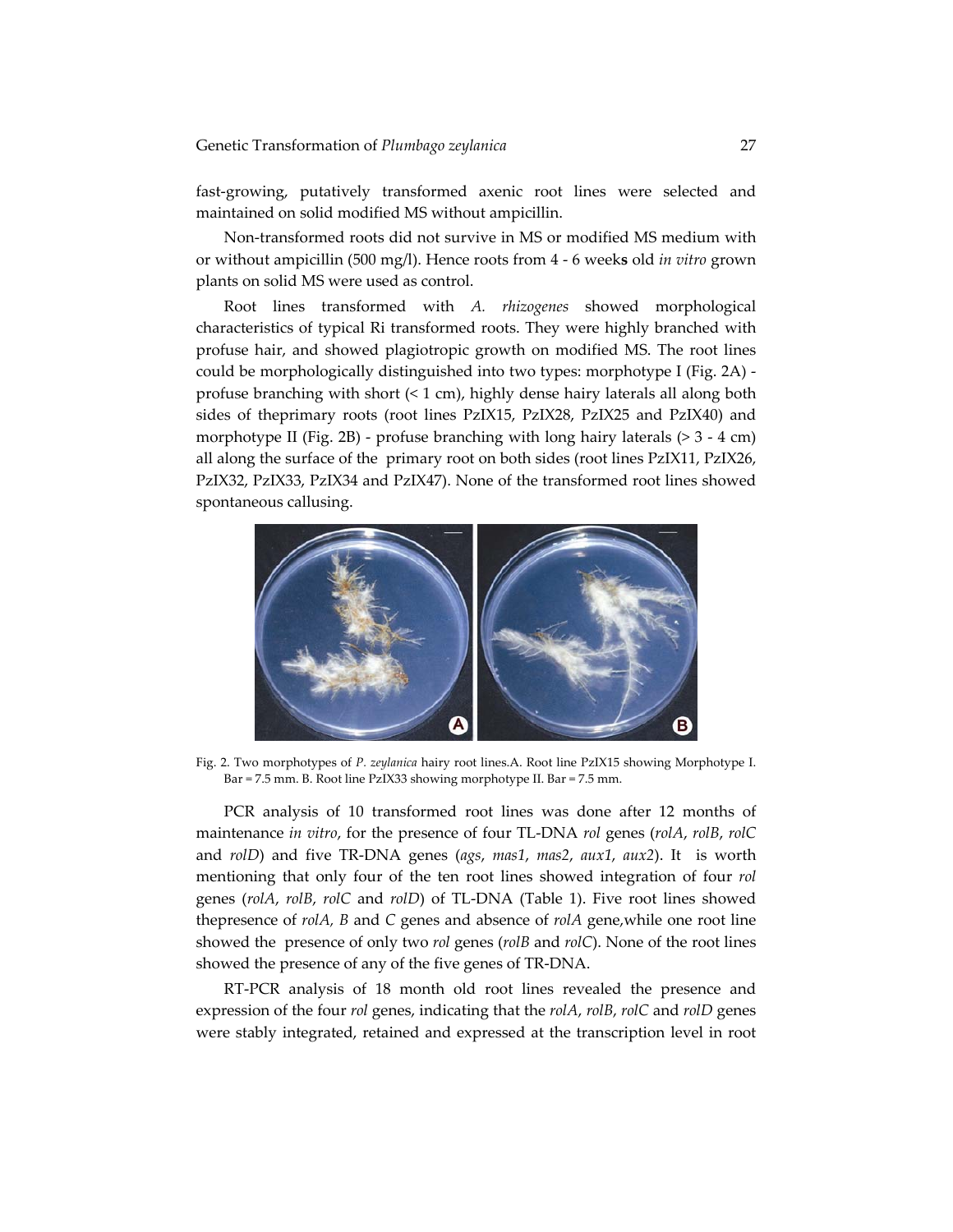lines PzIX15, PzIX28, PzIX25 and PzIX40. The PCR products were of the expected size and identical with those of the corresponding positive controls. In 18**‐**month‐ old root lines PzIX11, PzIX33, PzIX34, PzIX47 and PzIX26**,** integration and expression of *rolB*, *rolC* and *rolD* genes was confirmed, while expression of *rolA* gene was not detected, as expected. On the other hand, integration and expression of only two *rol*genes, *rolB* and *rolC*, were detected in 18**‐**month‐root‐ line PzIX32, where as the other two *rol* genes, *rolA* and *rolD* were not integrated and expressed (Fig. 3).



Fig. 3. Expression of *rol* genes at the transcription level in LBA 9402‐transformed root lines using *rolA*, *rolB*, *rolC* and *rolD*‐specific primers. Lane M: Molecular marker (100 bp plus DNA ladder); Lane 1: Positive control (pLJ1); Lane 2: Negative control (non‐transformed root); Lanes 3 ‐ 12: LBA 9402‐transformed root lines (PzIX15, PzIX28, PzIX25, PzIX40, PzIX11, PzIX26, PzIX33, PzIX34, PzIX47 and PzIX32, respectively).

| Table 1. Morphological analysis and rol gene integration in 10 transformed root lines of |                                                                   |  |
|------------------------------------------------------------------------------------------|-------------------------------------------------------------------|--|
|                                                                                          | <i>P. zeylanica</i> (n=15, each experiment repeated three times). |  |

| Hairy      | Morpho- | Description                  |        |        | TL-DNA |              |
|------------|---------|------------------------------|--------|--------|--------|--------------|
| root lines | type    |                              | rolA   | rolB   | rolC   | rolD         |
| $PZ$ IX15  |         | Profuse branching with       | $^{+}$ | $^{+}$ | $^{+}$ | $^{+}$       |
| PZIX28     |         | short (<1 cm), highly dense  | $^{+}$ | $^{+}$ | $^{+}$ | $\mathrm{+}$ |
| PZIX25     |         | hairy laterals all along the | $^{+}$ | $^{+}$ | $^{+}$ | $\mathrm{+}$ |
| $PZ$ IX40  |         | both sides of primary roots  | $^{+}$ | $^{+}$ | $^{+}$ | $\mathrm{+}$ |
| $PZ$ IX11  | П       | Profuse branching with long  |        | $^{+}$ | $^{+}$ | $\mathrm{+}$ |
| PZIX33     | П       | hairy laterals (>3-4 cm) all |        | $^{+}$ | $^{+}$ | $\mathrm{+}$ |
| Pz IX34    | П       | along the both sides of      |        | $^{+}$ | $^{+}$ | $\mathrm{+}$ |
| $PZ$ IX26  | П       | primary roots                |        | $^{+}$ | $^{+}$ | $^{+}$       |
| $PZ$ IX47  | Π       |                              |        | $^{+}$ | $^{+}$ |              |
| PZ IX32    | Н       |                              |        |        | $^{+}$ |              |

'+' and '‐' represents the presence and absence of the corresponding genes, respectively.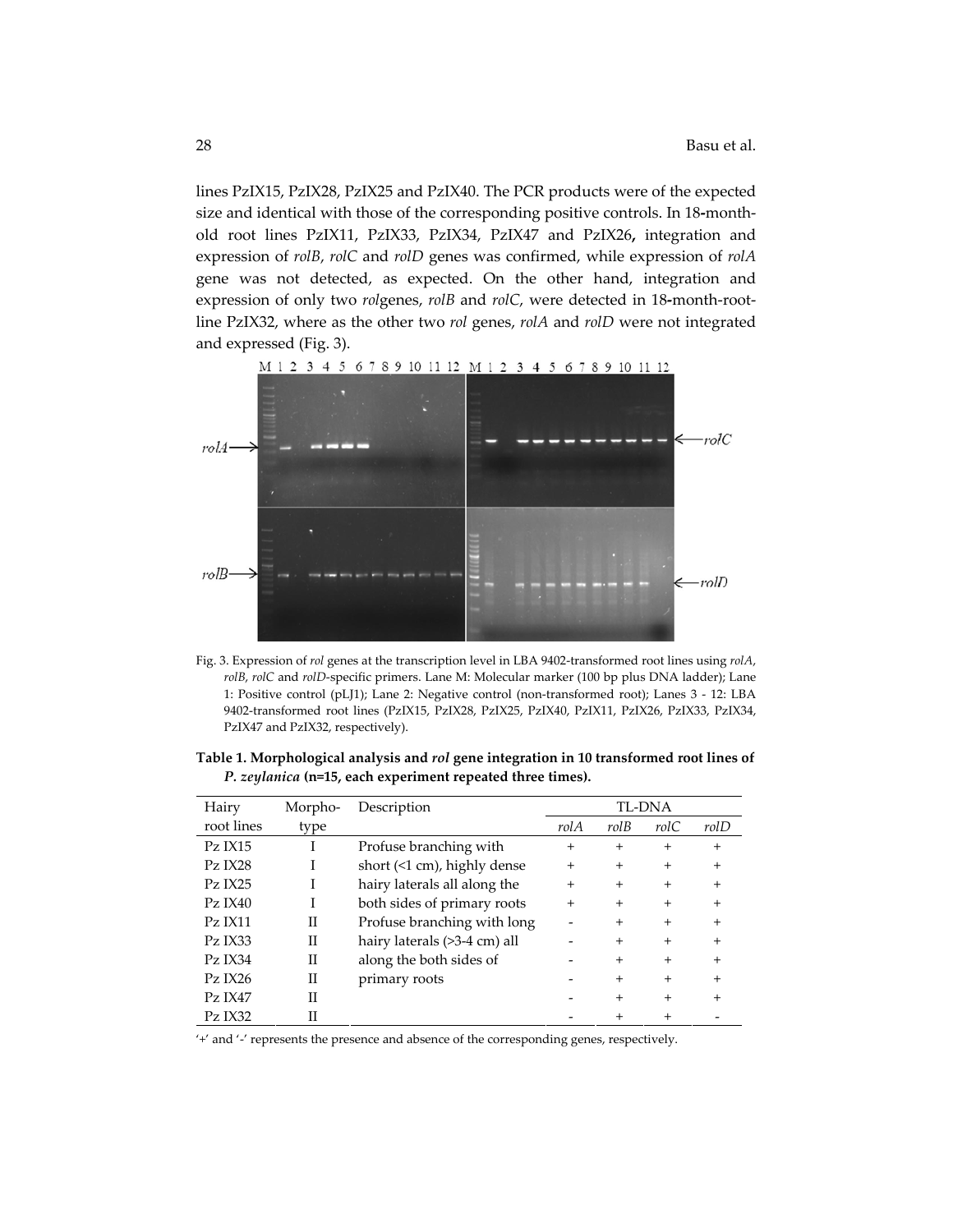Root lines of morphotype I thus showed presence and expression of all four *rol* genes of TL-DNA, while the root lines of morphotype II showed absence of *rolA* gene; although *rolD* was also absent in one root line of morphotype II. It is noteworthy that the root morphotypes (I and II) showed a clear distinction in the nature of integration and expression of *rol* genes.

The integration of *rolB* and *rolC* gene in all root lines verifies the absolute requirement of these genes in root initiation and further growth (Nilsson and Olsson 1997, Sinkar et al. 1988). As in several other species (Altamura 2004, Alpizar et al. 2008), none of the transformed root lines showed integration of TR‐ DNA genes in *P. zeylanica* confirming that the *aux* genes do not play a key role in the hairy root induction.

Transformed root lines were analyzed for integration of 18 ORFs from TL‐ DNA (including four *rol* genes). Five ORFs of TL‐DNA *viz.*, ORF 1, 3, 7, 8 and 14 were not detected in any of the ten root lines (Table 2). On the basis of the presence or absence of the remainder of the 13 ORFs from TL‐DNA, the root lines could be grouped into four types: molecular phenotypes (MPhe)‐type I includes four root lines of morphotype I (lines PzIX15, PzIX28, PzIX25 and PzIX40) showing integration of 12 ORFs including four *rol* genes, *viz.*, ORFs 2, 4, 5, 9, 10 (*rolA*), 11 (*rolB*), 12 (*rolC*), 13, 15 (*rolD*), 16, 17, 18 (Fig. 4).



Fig. 4. Integration of T‐DNA ORFs in Ri‐transformed root line PzIX15 (MPhe‐type I) by PCR analysis with ORF specific primers. Lane M: Molecular marker (100 bp plus DNA ladder); Lane 1-18: PCR amplicons of ORF 1-18, respectively, with genomic DNA of LBA 9402-transformed root line PzIX15.

Thus the morphological and molecular characterization of the transformed root lines of morphotype I revealed that they are distinctly different from other transformed root lines of *P. zeylanica*. MPhe‐type II comprises four root lines (PzIX11, PzIX33, PzIX34, PzIX47) showing integration of 11 ORFs and showing absence of *rolA* gene (ORF 10). Root line PzIX26 (MPhe-type III) showed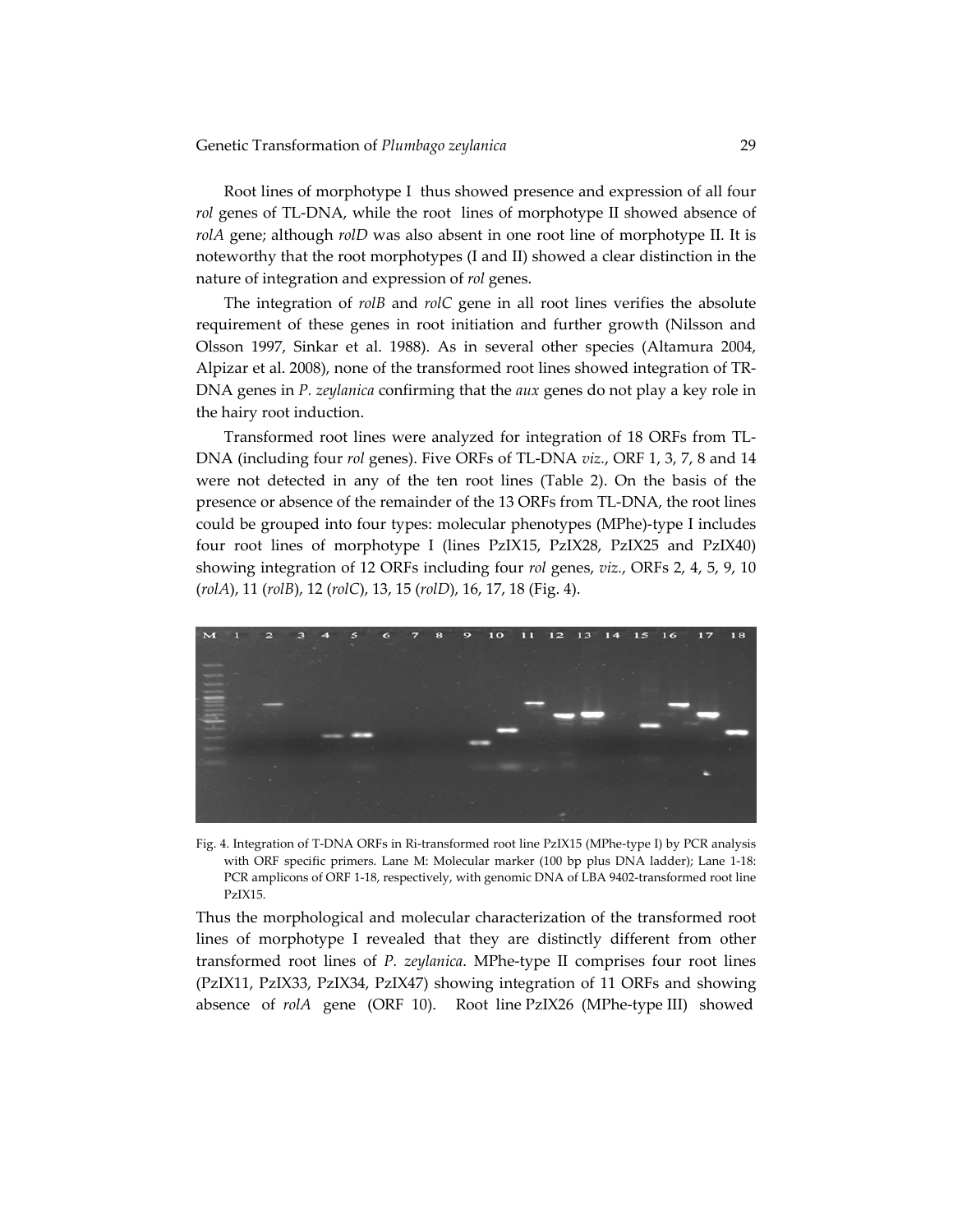| Molecular                                                                          |                                                              | õ | ÕΚ | õŘ | OK | OR | $\approx$ | ÕŘ | ÕΚ | õ  | õ               | OK              | õ    | õ               | õ   | õ               | õ               | ΘŘ  | OR<br>F18 |
|------------------------------------------------------------------------------------|--------------------------------------------------------------|---|----|----|----|----|-----------|----|----|----|-----------------|-----------------|------|-----------------|-----|-----------------|-----------------|-----|-----------|
| /morphological transformed                                                         |                                                              | H | F2 | F3 | F4 | E5 | F6        | F7 | F8 | F9 | F <sub>10</sub> | FI <sub>1</sub> | F12  | F <sub>13</sub> | F14 | F <sub>15</sub> | F <sub>16</sub> | F17 |           |
| phenotype                                                                          | root lines                                                   |   |    |    |    |    |           |    |    |    | rolA            | rolB            | rolC |                 |     | rolD            |                 |     |           |
| MPhe-type I/                                                                       | ⊵<br>PzIX1                                                   |   |    |    |    |    |           |    |    |    |                 |                 |      |                 |     |                 |                 |     |           |
| morphotype 1                                                                       | $\begin{array}{c} \text{PzIX28}\\ \text{PzIX25} \end{array}$ |   |    |    |    |    |           |    |    |    |                 |                 |      |                 |     |                 |                 |     |           |
|                                                                                    |                                                              |   |    |    |    |    |           |    |    |    |                 |                 |      |                 |     |                 |                 |     |           |
|                                                                                    | PzIX40                                                       |   |    |    |    |    |           |    |    |    |                 |                 |      |                 |     |                 |                 |     |           |
| MPhe-type II/                                                                      | PzIX11                                                       |   |    |    |    |    |           |    |    |    |                 |                 |      |                 |     |                 |                 |     |           |
| morphotype II                                                                      | PzIX33                                                       |   |    |    |    |    |           |    |    |    |                 |                 |      |                 |     |                 |                 |     |           |
|                                                                                    | PzIX34                                                       |   |    |    |    |    |           |    |    |    |                 |                 |      |                 |     |                 |                 |     |           |
|                                                                                    | PzIX47                                                       |   |    |    |    |    |           |    |    |    |                 |                 |      |                 |     |                 |                 |     |           |
| MPhe-type III/                                                                     | PzIX26                                                       |   |    |    |    |    |           |    |    |    |                 |                 |      |                 |     |                 |                 |     |           |
| MPhe-type IV/ PzIX32<br>morphotype II                                              |                                                              |   |    |    |    |    |           |    |    |    |                 |                 |      |                 |     |                 |                 |     |           |
| morphotype II                                                                      |                                                              |   |    |    |    |    |           |    |    |    |                 |                 |      |                 |     |                 |                 |     |           |
| '+' and '-' represent the presence and absence of corresponding ORFs, respectively |                                                              |   |    |    |    |    |           |    |    |    |                 |                 |      |                 |     |                 |                 |     |           |

Basu et al.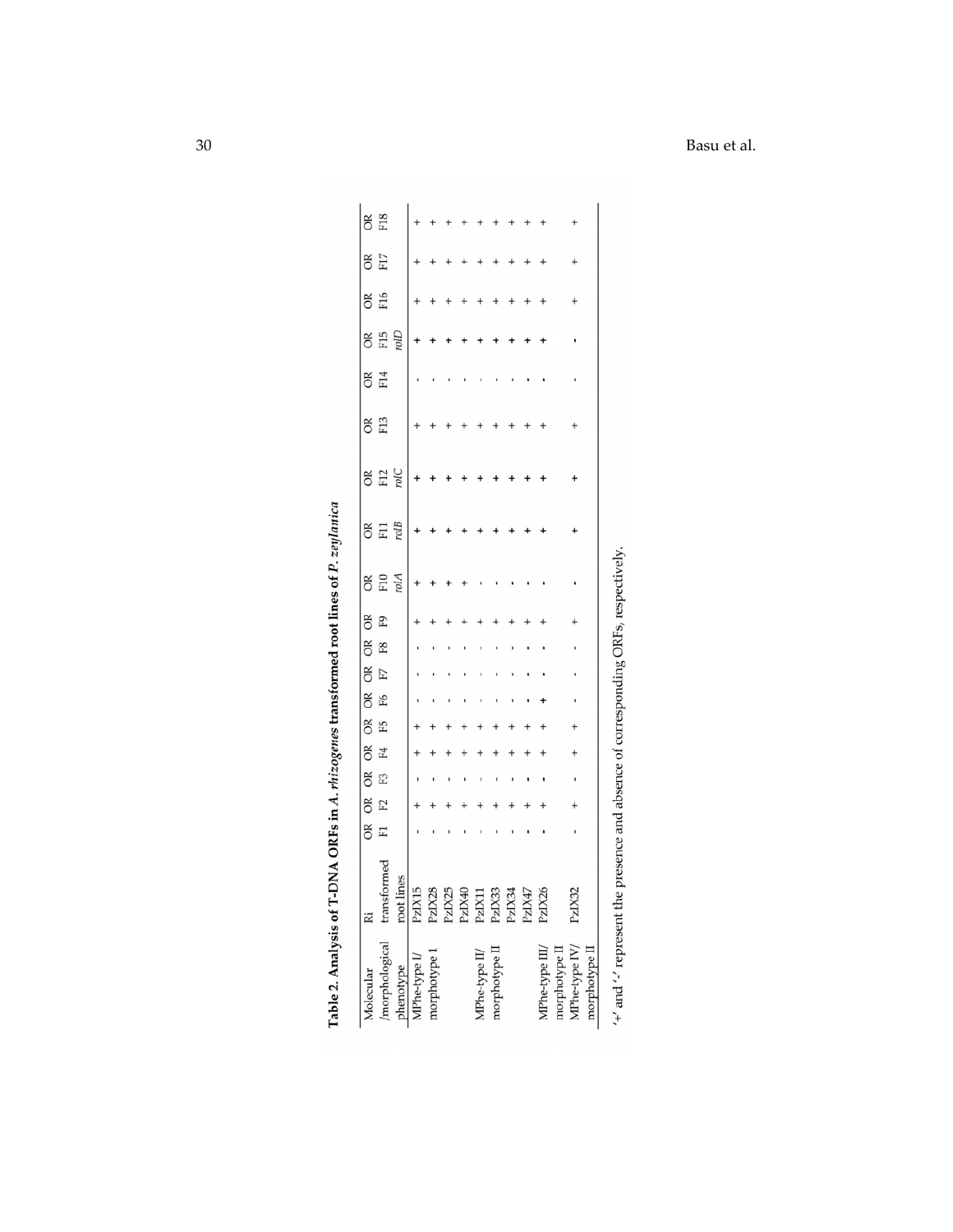| Morphotype | Molecular     |        |                     | Root line Growth index Plumbagin content Plumbagin |                     |
|------------|---------------|--------|---------------------|----------------------------------------------------|---------------------|
|            | phenotype     |        | $(DW basis) \pm Sd$ | $\log_{2}$ (M $\log_{2}$ m)                        | production (mg) per |
|            |               |        |                     |                                                    | Petri plate         |
|            | MPhe-type!    | PzIX15 | $3.8 \pm 0.60$ bc   | $4.47 \pm 0.14$ a                                  | $0.16 \pm 0.03$ ab  |
|            |               | PzIX28 | $2.19 \pm 0.24$ a   | $6.69 \pm 0.34$ c                                  | $0.18 \pm 0.02$ ab  |
|            |               | PzIX25 | $2.83 \pm 0.16$ ab  | $4.37 \pm 0.2$ a                                   | $0.11 \pm 0.02$ a   |
|            |               | PzIX40 | $3.63 \pm 0.18$ b   | $4.41 \pm 0.40$ a                                  | $0.17 \pm 0.040$ ab |
|            |               | PzIX11 | $4.00 \pm 0.17$ bc  | $5.62 \pm 0.38$ b                                  | $0.22 \pm 0.01$ b   |
|            | MPhe-type II  | PzIX33 | $5.31 \pm 0.60$ d   | $6.69 \pm 0.27$ c                                  | $0.48 \pm 0.07$ c   |
|            |               | PzIX34 | $2.58 + 0.45$ a     | $5.75 \pm 0.34 b$                                  | $0.14 + 0.03$ a     |
|            |               | PzIX47 | $2.66 \pm 0.21$ a   | $4.81 \pm 0.16$ a                                  | $0.13 + 0.01$ a     |
|            | MPhe-type III | PzIX26 | $3.0 \pm 0.4$ ab    | $4.44 \pm 0.18$ a                                  | $0.12 \pm 0.02$ a   |
|            | MPhe-type IV  | PzIX32 | $4.1 \pm 0.44$ c    | $5.59 \pm 0.24 b$                                  | $0.16 \pm 0.02$ ab  |

Values represent mean  $\pm$  Sd, mean values with the same letter in a column were not significantly different at  $p \le 0$ . 05 according to ANOVA and Tukey's multiple comparison test.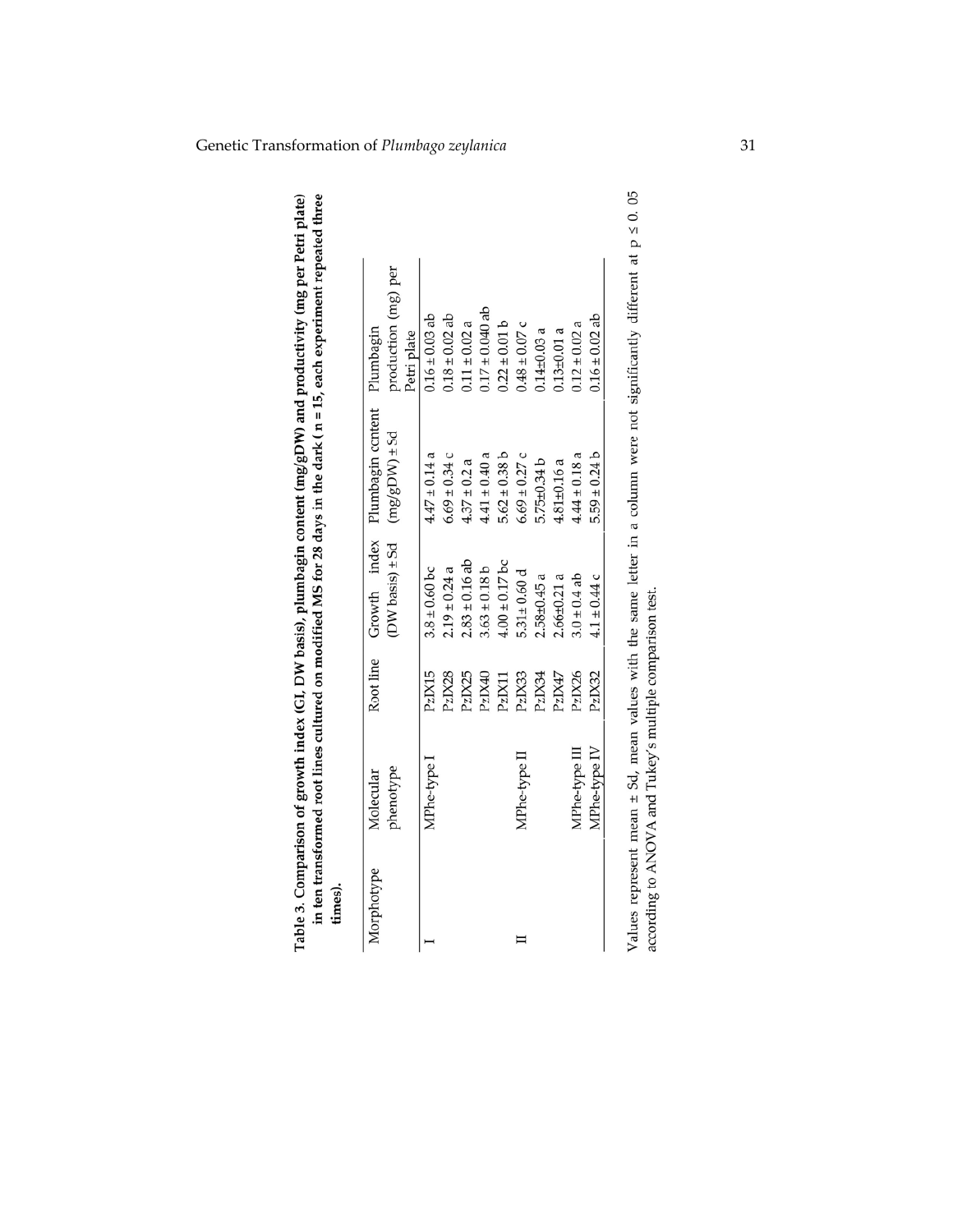integration of 12 ORFs *viz*., ORFs 2, 4, 5, 6, 9, 11 (*rolB*), 12 (*rolC*), 13, 15 (*rolD*), 16, 17, 18 and absence of *rolA* gene while root line PzIX32 (MPhe‐type IV) showed presence of 10 ORFs and absence of *rolA* (ORF 10), *rolD* (ORF 15) and ORF 6. Such variations in integration of ORFs of T‐DNA have been reported in hairy roots of *Catharanthus roseus* (Taneja et al. 2010) and *Rauvolfia serpentina* (Ray et al. 2014). Thus it may be suggested that the morphological difference between morphotypes I and II root lines may be due to presence or absence of *rolA* gene in *P. zeylanica* hairy root cultures. Variability in growth and plumbagin content in transformed root lines.

The ten transformed root lines varied significantly ( $p \le 0.05$ ) with respect to DW (GI DW basis,  $2.19 \pm 0.24 - 5.31 \pm 0.6$ ) after 4 weeks of culture on solid modified MS irrespective of the morphotype of roots. Plumbagin content in root lines varied from  $4.81 \pm 0.16 - 6.69 \pm 0.34$  mg/gDW (Table 3).

Plumbagin accumulation in all ten transformed root lines of *P. zeylanica* was higher than reported earlier (Verma et al. 2002, Sakamoto et al. 2012). Transformed root line PzIX33 showed an optimum GI with highest plumbagin content (0.669  $\pm$  0.014 %) and productivity (0.48  $\pm$  0.07 mg per Petri plate).

Our result showed a significant variation in growth and plumage content in between the root lines studied; this variation in growth, secondary metabolite content in between transformed root lines have been reported earlier in *Tylophora indica*, *Atropa belladonna* and *Catharanthus roseus* (Chaudhuri et al. 2005,

Aoki et al. 1997, Batra et al. 2004) and has been attributed to the nature of the T-DNA integration into the host genome, copy number of T-DNA inserted and differential expression of *rol* genes etc. (Jouanin et al. 1987, Ambros et al. 1986). Hence, in the present study the insertion of Ri T-DNA in transformed root lines ultimately has produced a stimulatory effect on plumbagin content irrespective of the total or partial integration of T‐DNA genes. The variability of growth and plumbagin content in the transformed root lines in the present study provide (gives) an opportunity for screening and identification of high plumbagin producing transformed root lines of *P. zeylanica*. Transformed root lines of *P. zeylanica* maintained *in vitro* in the medium without any phytohormone for over 2 years can be used for scale up studies for the production of plumbagin in bioreactors.

#### **Acknowledgement**

The first author (AB) gratefully acknowledges the authority of University of Calcutta for the award of University Research Fellowship in the Department of Genetics. The authors thank Head, Department of Genetics and Head, Department of Botany for the facilities provided.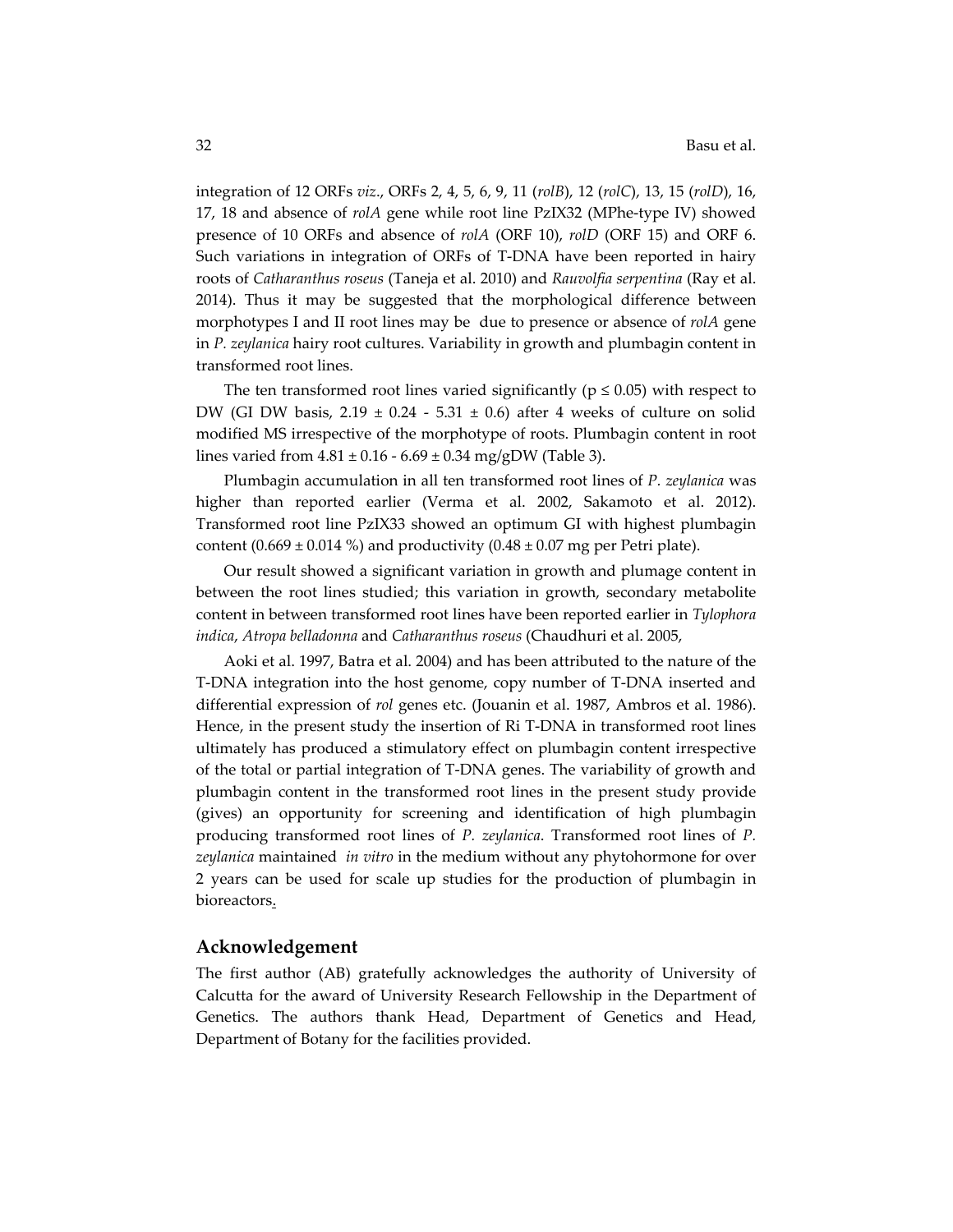### **References**

- **Alpizar E, Dechamp E, Lapeyre‐Montes F, Guilhaumon C, Bertrand B, Jourdan C, Lashermes P, Etienne H** (2008) *Agrobacterium rhizogenes*‐transformed roots of coffee (*Coffeaarabica*): Conditions for long‐term proliferation and morphological and molecular characterization. Ann**.** Bot. **101**: 929‐940.
- **Altamura MM** (2004) *Agrobacterium rhizogenes rolB* and *rolD* genes: regulation and involvement in plant development. Plant Cell Tissue & Org. Cult. **77**: 89‐101.
- **Ambros PF, Matzke MA, Matzke JM** (1986) Detection of 17 kb unique sequence (T‐DNA) in plant chromosomes by *in situ* hybridization. Chromosoma **94**: 11‐18.
- **Aoki T, Matsumoto H, Asako Y, Matsunaga Y, Shimomura K** (1997) Variation of alkaloid productivity among several clones of hairy roots and regenerated plants of *Atropa belladonna* transformed with *Agrobacterium rhizogenes* 15834. Plant Cell Rep **16**: 282‐ 286.
- **Batra J, Dutta A, Singh D, Kumar S** and **Sen J** (2004) Growth and terpenoid indole alkaloid production in *Catharanthus roseus* hairy root clones in relation to left‐ and right‐termini‐linked Ri T‐DNA gene integration. Plant Cell Rep. **23**: 148‐154.
- **Chandra S** (2012) Natural plant genetic engineer *Agrobacterium rhizogenes*: Role of T‐DNA in plant secondary metabolism. Biotechnol. Lett. **34**: 407‐415.
- **Chaudhuri KN, Ghosh B, Tepfer D** and **Jha S** (2005) Genetic transformation of *Tylophora indica* with *Agrobacterium rhizogenes* A4: Growth and tylophorine productivity in different transformed root clones. Plant Cell Rep. **24**: 25‐35.
- **Chetia S** and **Handique PJ** (2000) High frequency *in vitro* shoot multiplication of *Plumbago indica*, a rare medicinal plant. Curr. Sci. **78**(10): 1187‐1188.
- **Christensen B, Sriskandarajah S, Serek M** and **Müller R** (2008) Transformation of *Kalanchoeblos sfeldiana* with *rol*‐genes is useful in molecular breeding towards compact growth. Plant Cell Rep. **27**: 1485‐1495.
- **Didry N, Dubrevil L** and **Pinkas M** (1994) Activity of anthraquinonic and naphthoquinonic compounds on oral bacteria. Die Pharmazie **49**: 681‐683.
- **Diouf D, Gherbi H, Prin Y, Franche C, Duhoux E** and **Bogusz D** (1995). Hairy root nodulation of *Casuarinaglauca*: A system for the study of symbiotic gene expression in an actinorhizal tree. Mol. Plant Microbe. Interact. **8**(4): 532‐537.
- **Doyle JJ** and **Doyle JL** (1987) A rapid DNA isolation procedure for small quantities of fresh leaf tissue. Phytochem. Bull. **19**: 11‐15.
- **Hazra B, Sarkar R, Bhattacharya S, Ghosh PK, Chel G** and **Dinda B** (2008) Synthesis of plumbagin derivatives and their inhibitory activities against Ehrlich ascites carcinoma and *Leishmania denovani* promastigotes *in vitro*. Phytother Res. **16**:133‐137.
- **Jouanin L** (1984) Restriction map of an agropineRi plasmid and its homologies with Ti plasmids. Plasmid **12**:91–102
- **Jouanin L, Guerche D, Pamboukdjian N, Tourneur C, Casse‐Delbart F** and **Tourneur J** (1987) Structure of T‐DNA in plants regenerated from roots transformed by *Agrobacterium rhizogenes* strain A4. Mol. Gen. Genet. **206:** 387‐392.
- **Mallavadhani UV, Sahu G** and **Muralidhar J** (2002) Screening of Plumbago species for the bio‐active marker plumbagin. Pharm. Biol. **40**(7): 508‐511.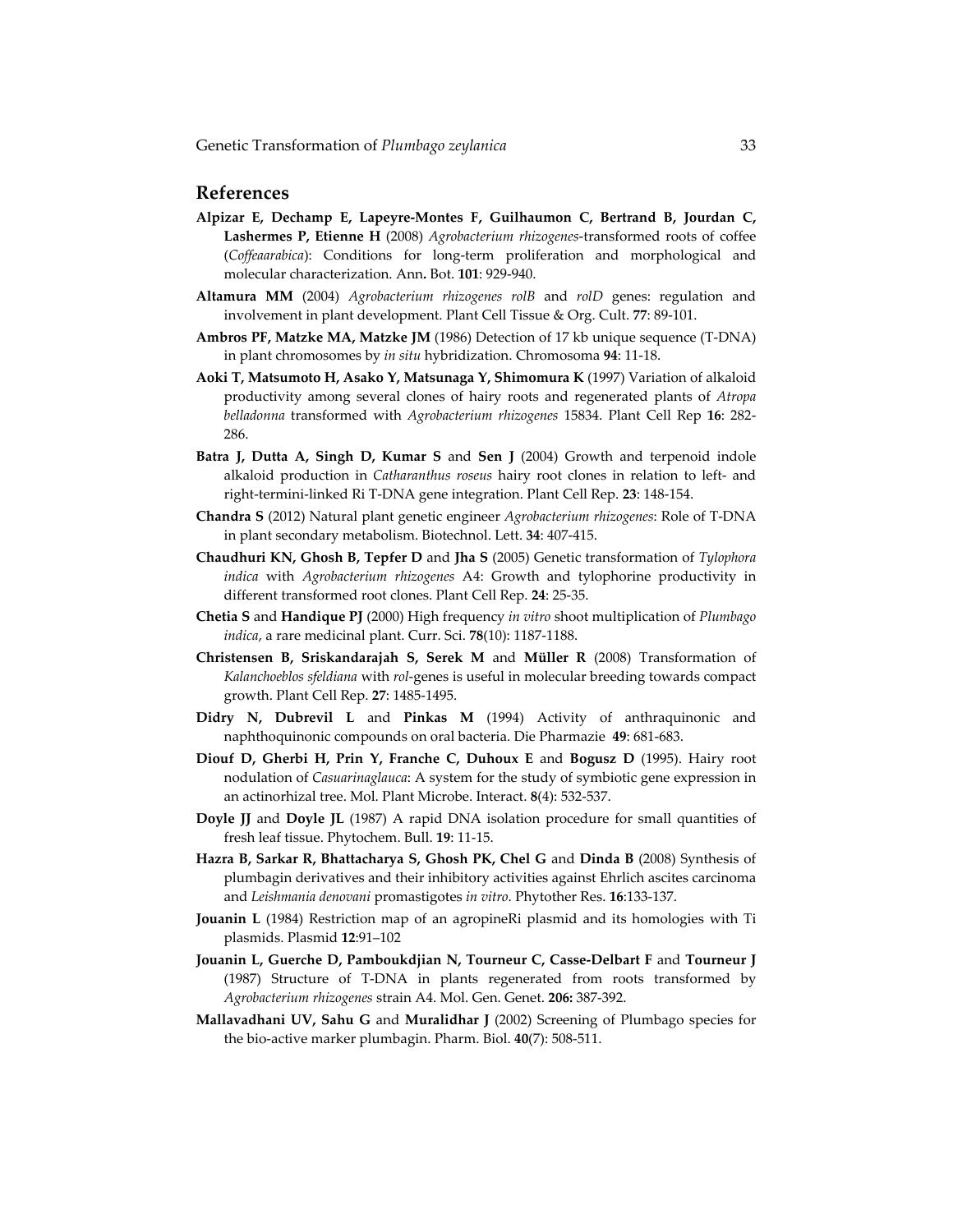- **Martin K.P, Sabovljevic A** and **Madassery J** (2011) High‐frequency transgenic plant regeneration and plumbagin production through methyl jasmonate elicitation from hairy roots of *Plumbago indica* L. J. Crop Sci. Biotech. **14**(3): 205‐212.
- **Mathew N, Paily KP, Vanamil AP** and **Balaraman KK** (2002) Macrofilaricidal activity of the plant *Plumbago indica/rosea in vitro*. Drug Dev. Res. **56**:33‐39.
- **Nilsson O** and **Olsson O** (1997) Getting to the root: the role of the *Agrobacterium rhizogenesrol*‐genes in the formation of hairy roots. Physiol. Plant **100**:463‐473.
- **Panichayupakaranant P** and **Tewtrakul S** (2002) Plumbagin production by root culture of *Plumbagorosea*. Electron. J. Biotechnol. **5(3)**: 11‐12.
- **Petit A, David C, Dahl G, Ellis J, Guyon P, Casse‐Delbart F** and **Tempe´ J** (1983) Further extension of the opine concepts: Plasmids in *Agrobacterium rhizogenes* co-operate for opine degradation. Mol. Gen. Genet. **207**: 245‐250.
- **Ray S, Samanta T, Majumder A, Bandyopadhyay M** and **Jha S** (2014) Cytogenetic characterization of *Agrobacterium rhizogenes* transformed root lines of *Rauvolfia serpentina*. Nucleus **57**(2): 105‐112.
- **Roychowdhury D, Majumder A** and **Jha S** (2013) *Agrobacterium rhizogenes* mediated transformation in medicinal plants: prospects and challenges. *In:* Chandra S et al. (eds) Biotechnology for medicinal plants. Berlin, Heidelberg: Springer pp. 29‐68.
- **Sakamoto S, Putalun W, Pongkitwitoon B, Juengwatanatrakul T, Shoyama Y, Tanaka H** and **Morimoto S** (2012) Modulation of plumbagin production in *Plumbago zeylanica* using a single‐chain variable fragment antibody against plumbagin. Plant Cell Rep. **31**: 103‐110.
- **Salzman RA, Fujita T, Zhu‐Salzman K, Hasegawa PM** and **Bressan RA** (1999) An improved RNA isolation method for plant tissues containing high levels of phenolic compounds or carbohydrates. Plant Mol. Biol. Reporter. **17**: 11‐17.
- **Sasikumar, Meenaa** and **S kavitha, Sriram** (2010) Hptlc analysis of various market samples of a traditional drug source ‐ Kodiveli *(plumbago zeylanica* Linn) Intl. J. Pharm. and Pharmaceut. Sci. **4**: 130‐132.
- **Sevón N, Dräger B, Hiltunen R** and **Oksman‐Caldentey KM** (1997) Characterization of transgenic plants derived from hairy roots of *Hyoscyamu smuticus.* Plant Cell Rep. **16**: 605‐611.
- **Sinkar VP, Pyihoud R, White FF, Nester FW** and **Gordon MP** (1988) *rolA* locus of the Ri plasmid directs developmental abnormalities in transgenic tobacco plants. Genes Dev. **2**: 688‐697.
- **Sivanesan and Jeong** (2009) Induction and establishment of adventitious and hairy root cultures of *Plumbago zeylanica* L. Afr. J. Biotechnol. **8**(20): 5294‐5300.
- **Slightom JL, Durand‐Tardif M, Jouanin L** and **Tepfer D** (1986) Nucleotide sequence analysis of TL‐DNA of *Agrobacterium rhizogenes* agropine type plasmid. Identification of open reading frames. J. Biol. Chem. **261**: 108‐121.
- **Sokal RR** and **Rohlf FJ** (1987) Introduction to biostatistics. WH Freeman, New York.
- **Taneja J, Jaggi M, Wankhede DP** and **SinhaAK** (2010) Effect of loss of T‐DNA genes on MIA biosynthetic pathway gene regulation and alkaloid accumulation in *Catharanthus roseus* hairy roots. Plant Cell Rep. **29**: 1119‐1129.